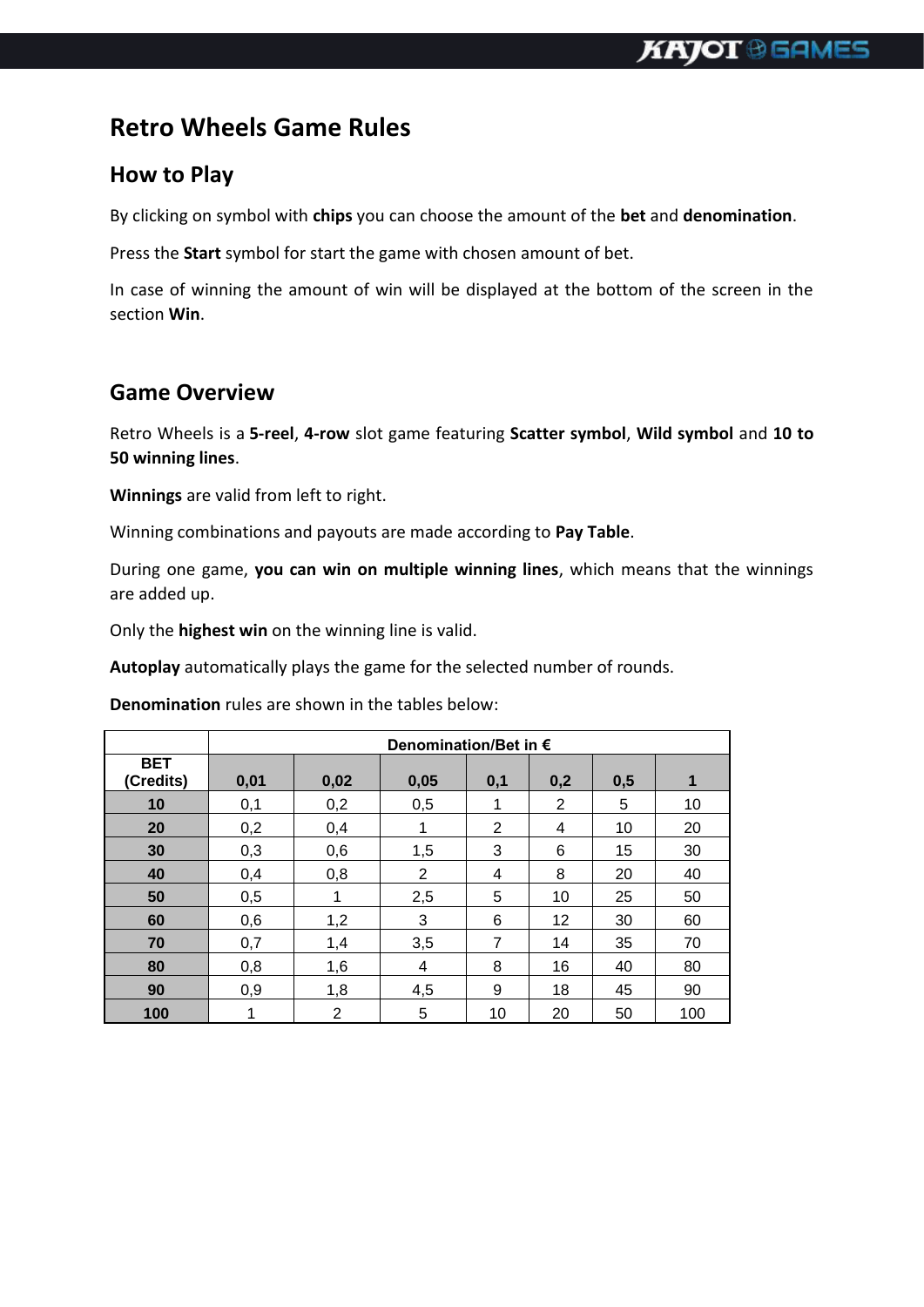## **Special symbols and features**

#### **WILD symbol**

The wild symbol only appears on the middle reel and acts as a replacement for other symbols except for Scatter.

#### **Scatter Symbol Star**

Three or more scatter symbols (Star) give a scatter win. The scatter symbols do not have to be ordered in one winning line in order to win.

## **Pay Table**

Winning combinations and payouts are made according to **Pay Table** below.

| Pay Table  |                 |                |                |                |
|------------|-----------------|----------------|----------------|----------------|
| Symbol     | Name of Symbol  | 3x             | 4x             | 5x             |
|            | Sevens          | $100 \times n$ | 500 x n        | 2000 x n       |
|            | Bell            | 75 x n         | $200 \times n$ | 500 x n        |
| <b>BAR</b> | <b>Red Bar</b>  | 50xn           | $150 \times n$ | 300 x n        |
|            | <b>Blue Bar</b> | 50xn           | 150xn          | 300 x n        |
|            | Grapes          | 25xn           | $100 \times n$ | $200 \times n$ |
|            | Melon           | 25xn           | $100 \times n$ | $200 \times n$ |
|            | Lemon           | 15xn           | 75 x n         | $150 \times n$ |
|            | Cherries        | 15xn           | 75 x n         | $150 \times n$ |
|            | Star (Scatter)  | 2xn            | 20xn           | $500 \times n$ |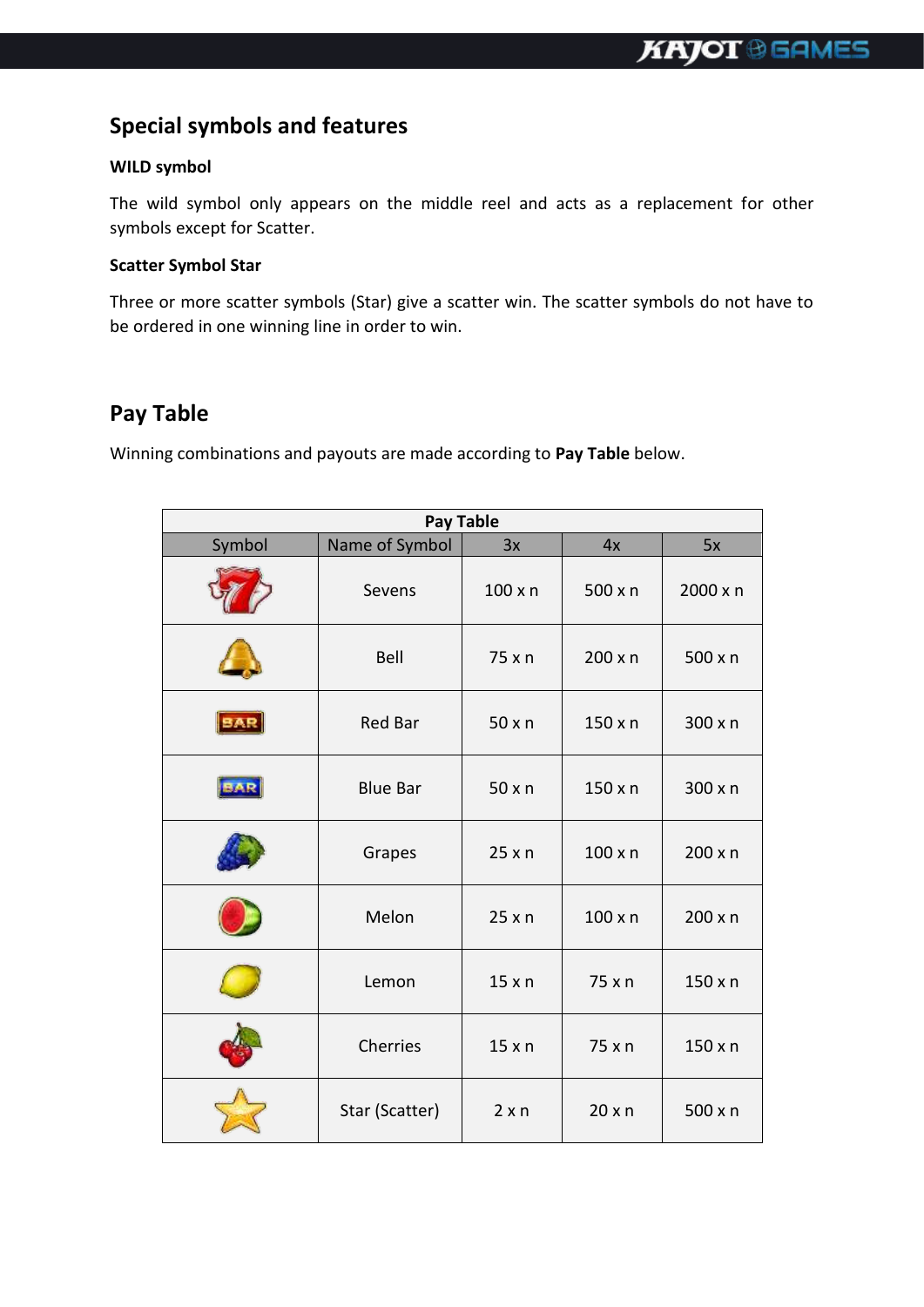| Wild | The wild symbol appears only on the<br>middle reel and acts as a<br>replacement for other symbols. |
|------|----------------------------------------------------------------------------------------------------|
|------|----------------------------------------------------------------------------------------------------|

### **Game Functions**

The table below lists the different buttons found in the game and describes their functions.

|        | <b>Button</b> | Function                                                                                                                |  |  |
|--------|---------------|-------------------------------------------------------------------------------------------------------------------------|--|--|
| Mobile | Desktop       |                                                                                                                         |  |  |
|        |               | Click to start a game round at the current bet<br>level and coin value (alternatively, press the<br>spacebar or enter). |  |  |
|        |               | Press to speed up stopping the game (only<br>applies to countries that do not have a<br>minimum spin time).             |  |  |
|        |               | Press to speed up the win animation.                                                                                    |  |  |
|        |               | Press to speed up the Autoplay spins.                                                                                   |  |  |
|        |               | Press to close the introductory information<br>about the game.                                                          |  |  |
|        |               | Click to set the Autoplay.                                                                                              |  |  |
|        |               | Press to stop automatic play or spin the reels.                                                                         |  |  |
|        |               | Press for information on safe play.                                                                                     |  |  |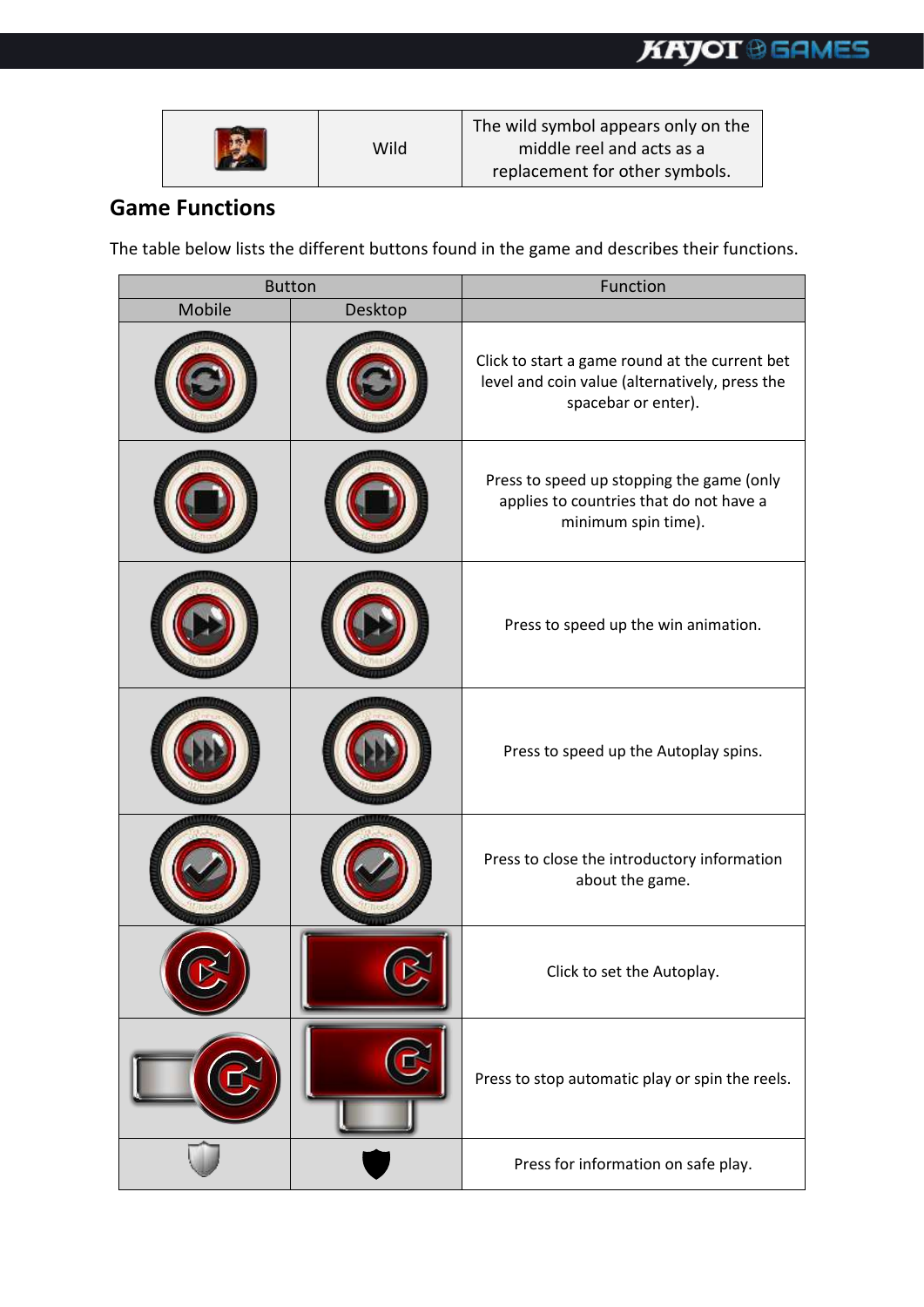| Ş                                              | Click to see the Game Rules.                                                                                                                  |
|------------------------------------------------|-----------------------------------------------------------------------------------------------------------------------------------------------|
|                                                | Click to close the window with played game.<br>(Click to return to the main menu of the<br>casino).                                           |
| $\blacktriangleleft \times \blacktriangleleft$ | Click to turn on/turn off the game sounds.                                                                                                    |
|                                                | Click to see info about the game (symbols,<br>winning ways, basic information, pay table).                                                    |
|                                                | Click to see the Game history                                                                                                                 |
|                                                | Press the arrows to move left or right between<br>the information pages. Press the Burger menu<br>icon or the X button to return to the game. |
|                                                | Click to set the Bet and Coin value.                                                                                                          |
|                                                | Click to spread the burger menu. If the burger<br>menu is already spread, click to close burger<br>menu and return to game.                   |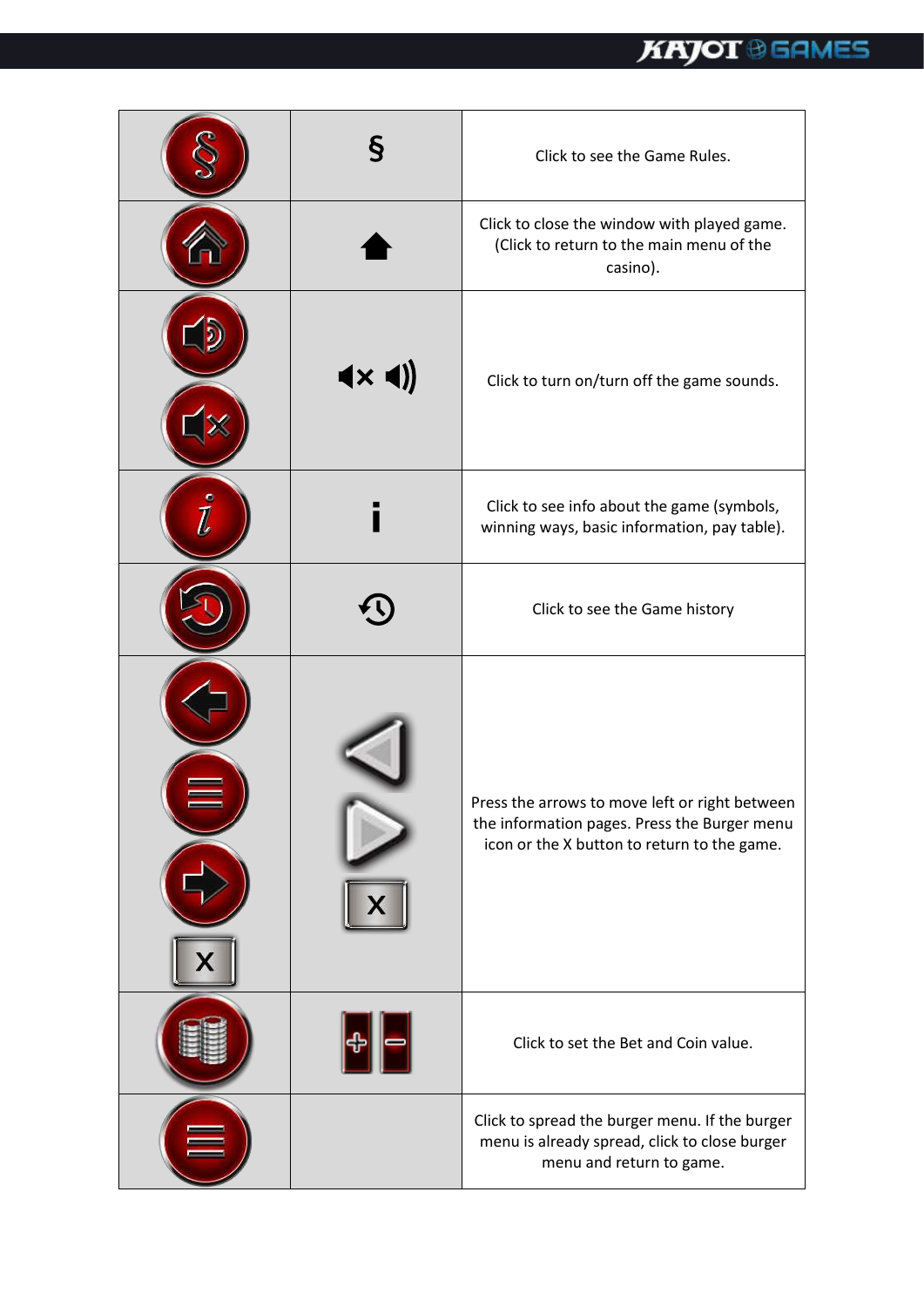

## **Game Settings**

To turn on / off the **sound** of the game there is an icon of **speaker**.

To set the **Auto Play** click on AutoPlay button and choose between values which display at the right side of the display. You can turn off this Auto Play clicking on button stop.

To set the **bet** and **denomination** use the icon with **chips**. You can choose the denomination values at the left side of display and bet values at the right side of display.

To **increase** / **decrease** bet use **arrows** (up & down) or **buttons** (+ & -) on the keyboard.

To **start** the game use **start icon** or **space bar** / **enter** on the keyboard.

## **Additional Info**

The following game **features** and **settings** may be subject to the terms and conditions of the **gaming site**. For more information on the following, refer to the gaming website:

- The procedures used to manage **unfinished game rounds**.
- The **time** after which **inactive game sessions** automatically end.